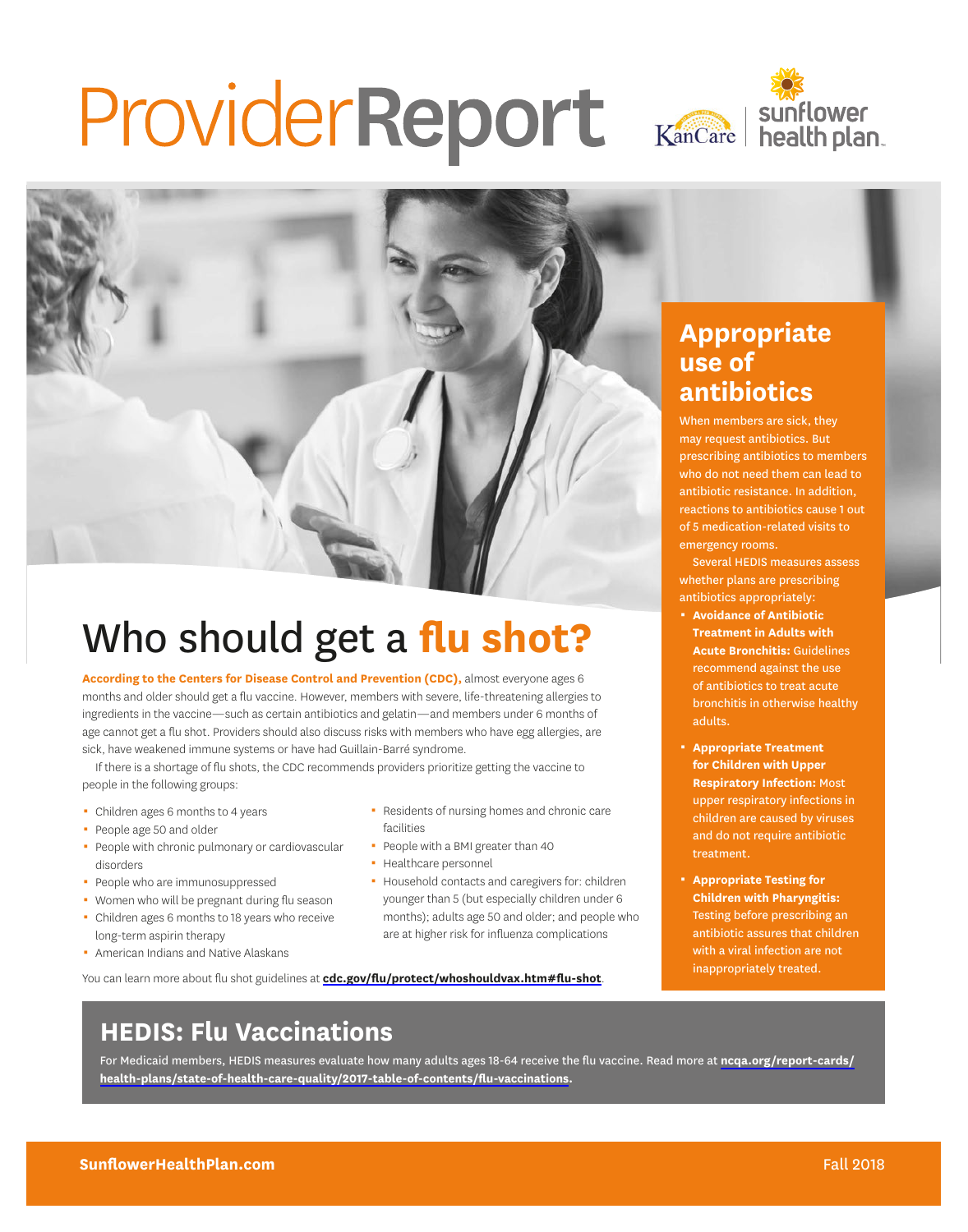#### **HEDIS: Colorectal Cancer Screening**

The HEDIS measure for colorectal cancer screening continues to assess the number of adults ages 50-75 who are screened. According to the HEDIS measure, screening options include:

- \* Annual fecal occult blood test
- **Flexible sigmoidoscopy every five** years
- Colonoscopy every 10 years
- 0 Computed tomography colonography every five years
- **Stool DNA test every three years**

Read more at **[ncqa.org/report-cards/](http://ncqa.org/report-cards/health-plans/state-of-health-care-quality/2017-table-of-contents/colorectal-cancer) [health-plans/state-of-health-care](http://ncqa.org/report-cards/health-plans/state-of-health-care-quality/2017-table-of-contents/colorectal-cancer)  [quality/2017-table-of-contents/](http://ncqa.org/report-cards/health-plans/state-of-health-care-quality/2017-table-of-contents/colorectal-cancer) [colorectal-cancer](http://ncqa.org/report-cards/health-plans/state-of-health-care-quality/2017-table-of-contents/colorectal-cancer)**.

#### **Screening for colon cancer**

The American Cancer Society (ACS) recently updated its colon cancer guidelines to recommend that adults at average risk start getting screened at a 45. Previous guidelines recommended screening begin at age 50.

The ACS said the changes were mad after it reviewed data on colon cancer cases.

lives saved from colorectal cancer. The numbers showed that new cases of colorectal cancer are occurring at an increasing rate among younger adults," the ACS wrote in a news release. "Experts on the ACS Guideline Development Committee concluded that a beginning screening age of 45 for adults of average risk will result in more

However, the ACS changes were not adopted by other entities, such as the U.S. Preventive Services Task Force, which still recommends that screening begin at age 50.



## Cancer care **for women**

**Cancer screenings are an important part of healthcare for both men and women,** but there are a few tests specific to women alone. Sunflower providers can help members find cancer early by reminding women to be screened regularly for breast and cervical cancer.

#### **HEDIS for Women's Cancer Care**

|    | <b>Measure</b>                                                                                                                                                                                                                                                                                                            | <b>Details</b>                                                                                                                                                                                                                                                                                                                                                                           |
|----|---------------------------------------------------------------------------------------------------------------------------------------------------------------------------------------------------------------------------------------------------------------------------------------------------------------------------|------------------------------------------------------------------------------------------------------------------------------------------------------------------------------------------------------------------------------------------------------------------------------------------------------------------------------------------------------------------------------------------|
|    | <b>Breast Cancer Screening</b><br>One in 8 women will be diagnosed with<br>breast cancer during their lifetime. The U.S.<br>Preventive Services Task Force (USPSTF)<br>recommends women begin biennial<br>mammograms at age 50 but says women<br>can begin screening at age 40, especially if<br>they are at higher risk. | This measure assesses women ages 50-74 who<br>had at least one mammogram to screen for<br>breast cancer in the last two years. For 2018,<br>NCQA added digital breast tomosynthesis to<br>the list of acceptable tests for breast cancer<br>screening.<br>Read more at ncqa.org/report-cards/<br>health-plans/state-of-health-care-<br>quality/2017-table-of-contents/breast-<br>cancer. |
| ge | <b>Cervical Cancer Screening</b><br>The American Cancer Society estimates that<br>more than 13,000 women will be diagnosed<br>with cervical cancer in 2018. Both the ACS<br>and the USPSTF recommend regular Pap<br>screenings to detect abnormal cells.                                                                  | This measure assesses women ages 21-64<br>who had either a cervical cytology (Pap test)<br>performed every three years or women ages<br>30-64 who had cervical cytology and human<br>papillomavirus co-testing every five years.<br>Read more at ncqa.org/report-cards/<br>health-plans/state-of-health-care-<br>quality/2017-table-of-contents/cervical-<br>cancer-screening.           |
|    | <b>HEDIS supports member health</b>                                                                                                                                                                                                                                                                                       |                                                                                                                                                                                                                                                                                                                                                                                          |

Sunfower Health Plan strives to provide quality healthcare to our members as measured through HEDIS quality metrics.

HEDIS (Healthcare Efectiveness Data and Information Set) is a set of standardized performance measures developed by the National Committee for Quality Assurance (NCQA) that allows direct, objective comparison of quality across health plans. NCQA develops the HEDIS measures through a committee of purchasers, consumers, health plans, healthcare providers and policymakers.

HEDIS provides a standardized method for managed care organizations to collect, calculate and report information about their performance. This allows employers, purchasers and consumers to compare plans. Health plans themselves use HEDIS results to see where to focus their improvement eforts.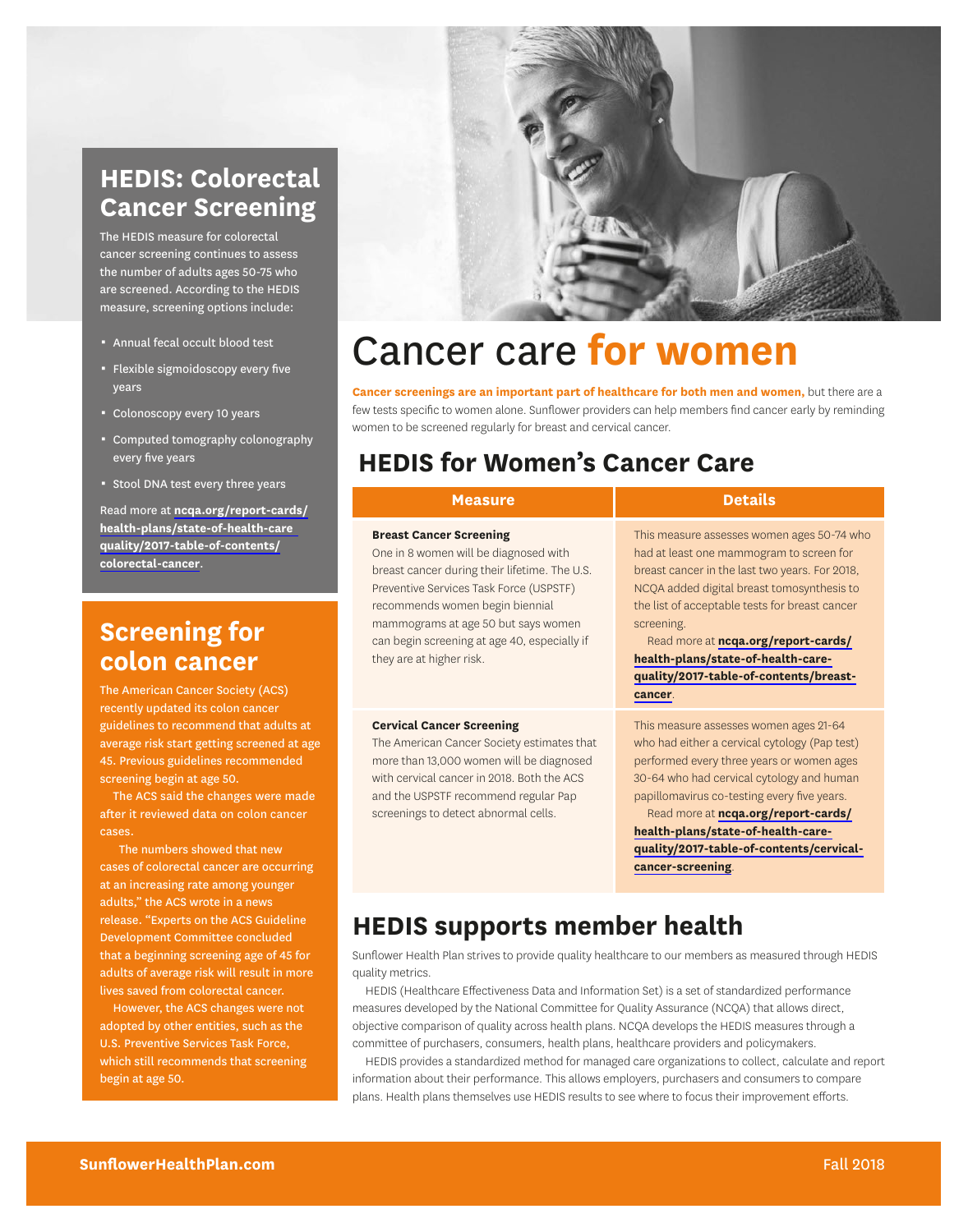

## **Oral health offers clues to overall condition**

**Providers may fnd clues to a member's overall health by looking at their mouths and teeth.** Several health conditions can afect a patient's oral health:

**Alzheimer's:** A person with Alzheimer's may forget how to care for their teeth and gums, leading to infections, tooth decay and problems eating.

**Diabetes:** Because diabetes reduces a person's resistance to infection, people with the disease are more likely to develop gum disease.

**HIV/AIDS:** People with HIV/AIDS may experience oral infections, dry mouth, lesions, canker sores and other problems.

**Osteoporosis:** Members with osteoporosis may suffer bone loss in their mouths and lose teeth.

In addition to being a sign of poor overall health, oral health problems can contribute to conditions such as endocarditis, cardiovascular disease, premature birth and low birth weight.

Providers can help Sunfower members stay healthy by asking about their dental health and reminding them to get regular dental care.

The American Dental Association says there is no one-size-fts-all dental treatment. Some people may need routine visits once or twice a year, while others may need to see a dentist more often because of their individual health considerations.

Providers who need assistance with helping members fnd dental care providers can contact Sunfower Health Plan or refer members in need of a dental provider to Sunfower customer service at **1-877-644-4623**.

### **HEDIS: Annual Dental Visits HEDIS: Annual Dental Visits**

This measure assesses Medicaid members ages 2-20 with dental benefits who have at least one have at least one dental checkup per year. Find out more at **ncqa.org/report-cards/** dental checkup per year. Find out more at **[ncqa.org/report-cards/health-plans/state-of](http://ncqa.org/report-cards/health-plans/state-of-health-care-quality/2017-table-of-contents/dental)health-plans/state-of-health-care-quality/2017-table-of-contents/dental**. **[health-care-quality/2017-table-of-contents/dental.](http://ncqa.org/report-cards/health-plans/state-of-health-care-quality/2017-table-of-contents/dental)** 

#### **Supporting members with disease management**

Sunflower s disease management programs help members with chronic conditions, such as diabetes, self-manage their health. The programs do this by ensuring that referrals are made to the proper providers, providing health education, promoting coordination among providers and encouraging adherence. We educate patients and provide support and tools needed to help them understand and control their condition, all with the goal of fewer complications.

In addition to disease management programs for members with chronic illnesses, we offer case management for members with complex medical needs. If you have a member you think would beneft from these services, call us at **1-877-644-4623**.